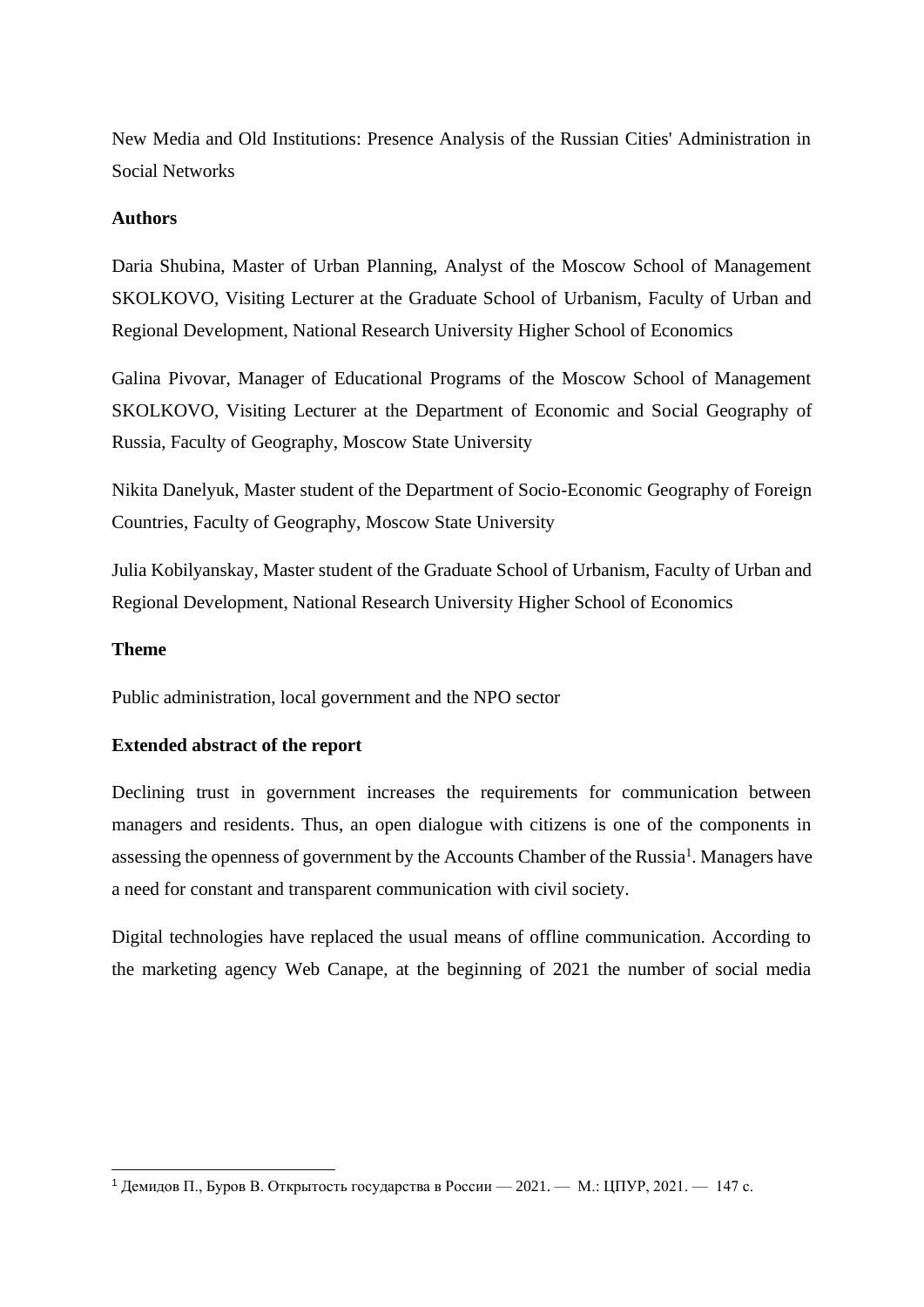(further  $-$  SM) users in Russia approached 100 mil<sup>2</sup>. Due to the growing popularity, SM have become an important tool for interaction between government and civil society<sup>3</sup>.

SM is a group of Internet applications, allowing to create and share your own content<sup>4</sup>. For managers, SM provide an opportunity for direct, instant and two-way communication with citizens. The authors emphasize the importance of SM in ensuring transparency of dialogue, increasing loyalty to government, and increasing citizen participation<sup>567</sup>.

The use of SM by managers is a widespread research problem among sociologists, political scientists, and PR managers. Most empirical research focuses on the role of SM in shaping the image of a city manager $8910$  and examining the impact of SM on election campaigns<sup>111213</sup>. Those, most often content analysis is used. However, there is little research showing the actual proportion of SM use in urban management. An example of such a study exists in Canada<sup>14</sup>.

<sup>&</sup>lt;sup>2</sup> Сергеева Ю. Интернет и соцсети в России в 2021 году — вся статистика // Web Canape, интернетиздание, 12 февраля 2021 [Электронный ресурс]. Режим доступа[: https://www.web](https://www.web-canape.ru/business/internet-i-socseti-v-rossii-v-2021-godu-vsya-statistika/)[canape.ru/business/internet-i-socseti-v-rossii-v-2021-godu-vsya-statistika/](https://www.web-canape.ru/business/internet-i-socseti-v-rossii-v-2021-godu-vsya-statistika/) (дата обращения: 25. 11. 2021)

<sup>&</sup>lt;sup>3</sup> Enli G. Twitter as arena for the authentic outsider: exploring the social media campaigns of Trump and Clinton in the 2016 US presidential election // European journal of communication.  $-2017$ .  $-$  Vol. 32 (1).  $-$  P. 50-61.

<sup>4</sup> Zolkepli I. A., Kamarulzaman Y. Social media adoption: The role of media needs and innovation characteristics // Computers in human behavior. –– 2015. –– Vol. 43. –– P. 189-209.

<sup>5</sup> Bonsón E. et al. Local e-government 2.0: Social media and corporate transparency in municipalities //Government information quarterly. –– 2012. –– Vol. 29 (2). –– P. 123-132.

<sup>6</sup> Mergel I. Social media in the public sector: A guide to participation, collaboration and transparency in the networked world. –– John Wiley & Sons, 2012.–– 320 p.

<sup>7</sup> Зимова Н. С., Фомин Е. В., Смагина А. А. Социальные сети как новый канал взаимодействия общества и власти // Научный результат. Социология и управление. — 2020. — № 6 (2). — С. 159-171.

<sup>8</sup> Плотникова М. В. Мэр здорового человека: речевой портрет мэра г. Якутска Сарданы Авксентьевой в Сети // Политическая лингвистика. — 2019. — №. 5. — С. 1-9.

<sup>9</sup> Глебова И. С. Анализ имиджей мэров столиц субъектов Российской Федерации как элемента

городского управления // Вестник экономики, права и социологии. –– 2013. –– №. 3. –– С. 188-191.

<sup>10</sup> Филатова О. Г. Главы российских регионов в социальных сетях: аудит публичных коммуникаций // РК и реклама в изменяющемся мире: региональный аспект. — 2020. — №. 23. — С. 6-16.

<sup>11</sup> Новикова С. А. Избирательная кампания по выборам мэра Москвы: срез социальных сетей // Вестник Пермского университета. Серия: Политология. –– 2013. –– №. 4. –– С. 201-208.

<sup>&</sup>lt;sup>12</sup> Dimitrova D. V., Bystrom D. The effects of social media on political participation and candidate image evaluations in the 2012 Iowa caucuses // American Behavioral Scientist. — 2013. — Vol. 57 (11). — P. 1568-1583.

<sup>13</sup> Criado J. I., Martínez-Fuentes G., Silván A. Social media for political campaigning. The use of Twitter by Spanish mayors in 2011 local elections // Web 2.0 technologies and democratic governance. — Springer, New York, NY, 2012. -- P. 219-232.

<sup>&</sup>lt;sup>14</sup> Sullivan K. V. R. The gendered digital turn: Canadian mayors on social media // Information Polity.  $-2021$ . –– Vol. 26 (2). –– P. 157-171.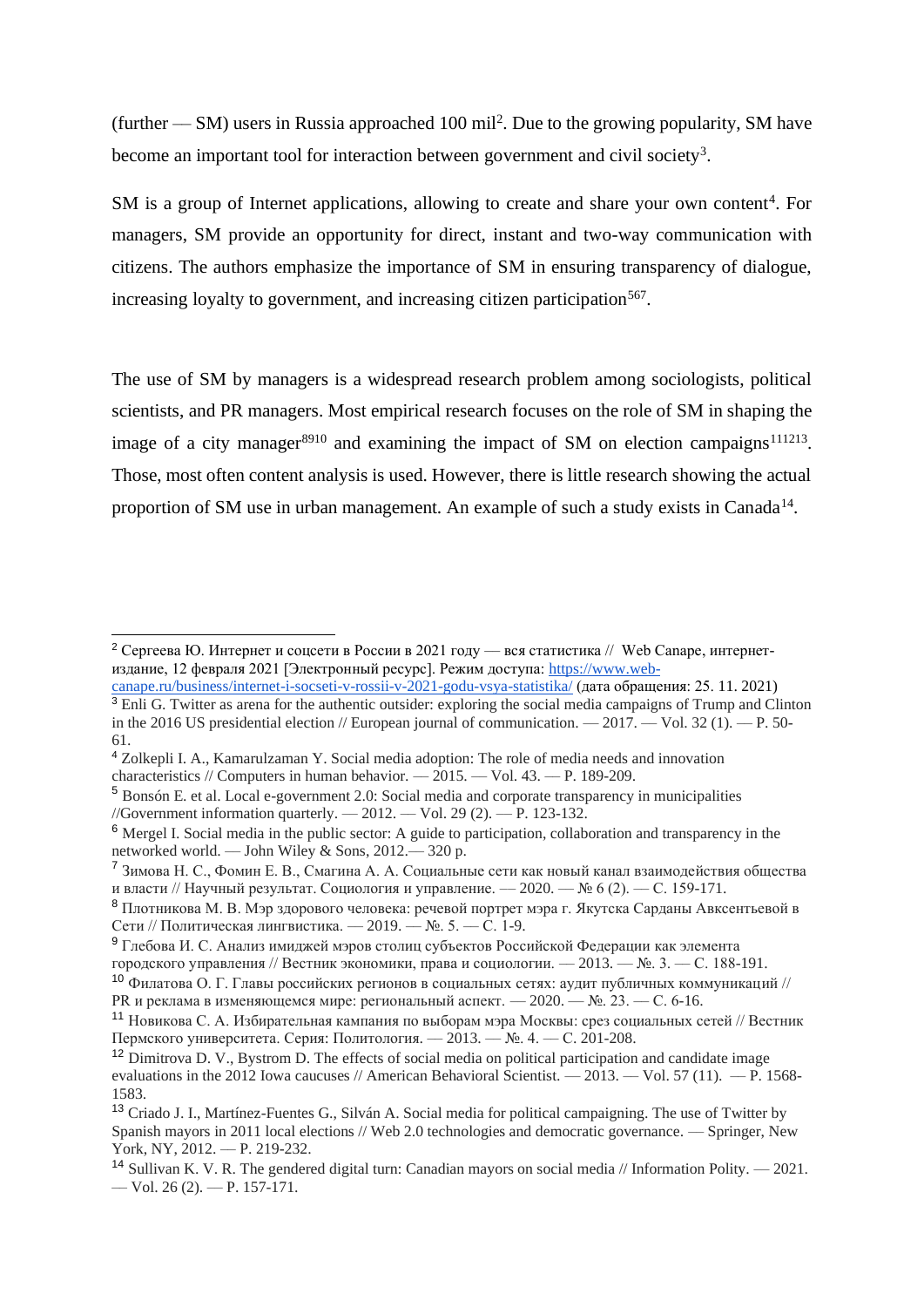At the same time, interaction in SM challenges bureaucratic norms: the transition from "paper" communication to digital dialogue requires new competencies from managers. In this case, the analysis of the existing specifics of the use of SM by managers is an integral stage in the development of methodological recommendations. Thus, the key research question is formulated as follows: how does the structure of SM used by the administrations of the largest Russian cities differ?

The study was conducted in June 2021 as part of the Master of Public Administration educational program for management teams from the 100 largest cities in Russia, with the exception of Moscow and St. Petersburg. The first large-scale presence analysis of Russian administrations on SM was made possible by the experience of the program. Analytics were offered as training materials, which made it possible to verify the results of the participants. Additionally, 5 expert interviews were conducted with representatives of administrations to confirm the hypotheses.

The research is done on the basis of open data. We analyzed the official accounts of city administrations in six social networks: Instagram (Inst), Vkontakte (Vk), Odnoklassniki (Ok), Facebook (Fb), Telegram (Tg) and Youtube (Yt).

Two parameters were taken into account: the presence of a registered profile on the social network and the number of subscribers. The coverage of each SM was also calculated - the number of subscribers to the population ratio. The coverage indicator has its limitations, since not all subscribers are directly from the city. However, this is the only indicator available in open sources that allows to assess the effectiveness of communication. Coverage allows us to talk about the activity of the administration in SM, since there is a dependence between the quality of the profile and the number of subscribers.

We can draw the following conclusions about the representation of city administrations in SM.

- Administrations can be classified according to the degree of their presence in SM: there are "SMM leaders" with registered accounts in 6 networks (Krasnodar or Magadan), and mono-strategies for working with SM (Vladikavkaz).
- Most of the administrations are represented in 5 out of 6 reviewed social networks. Administrations, which are represented in 5 or 4 social networks, are absent only in Yt